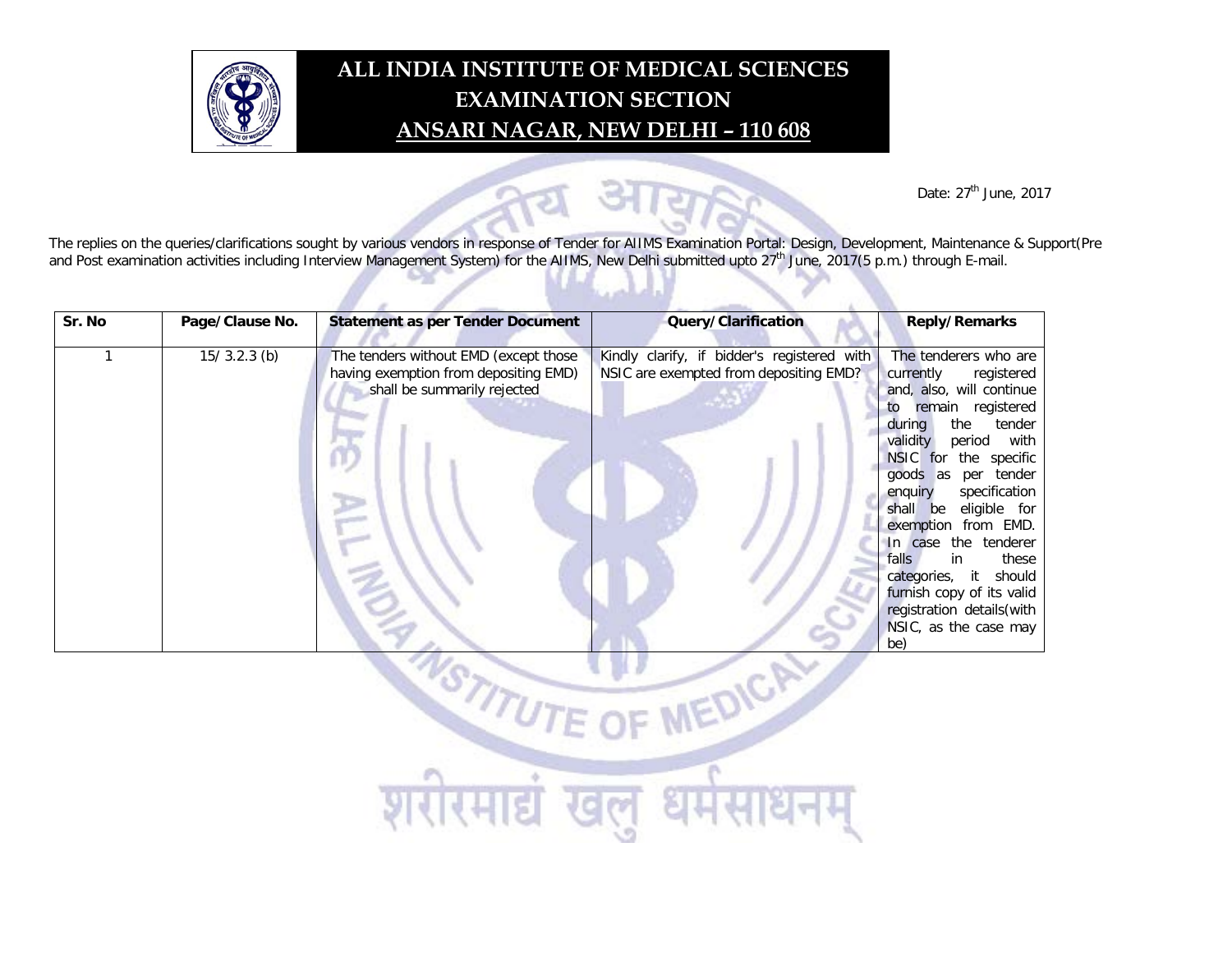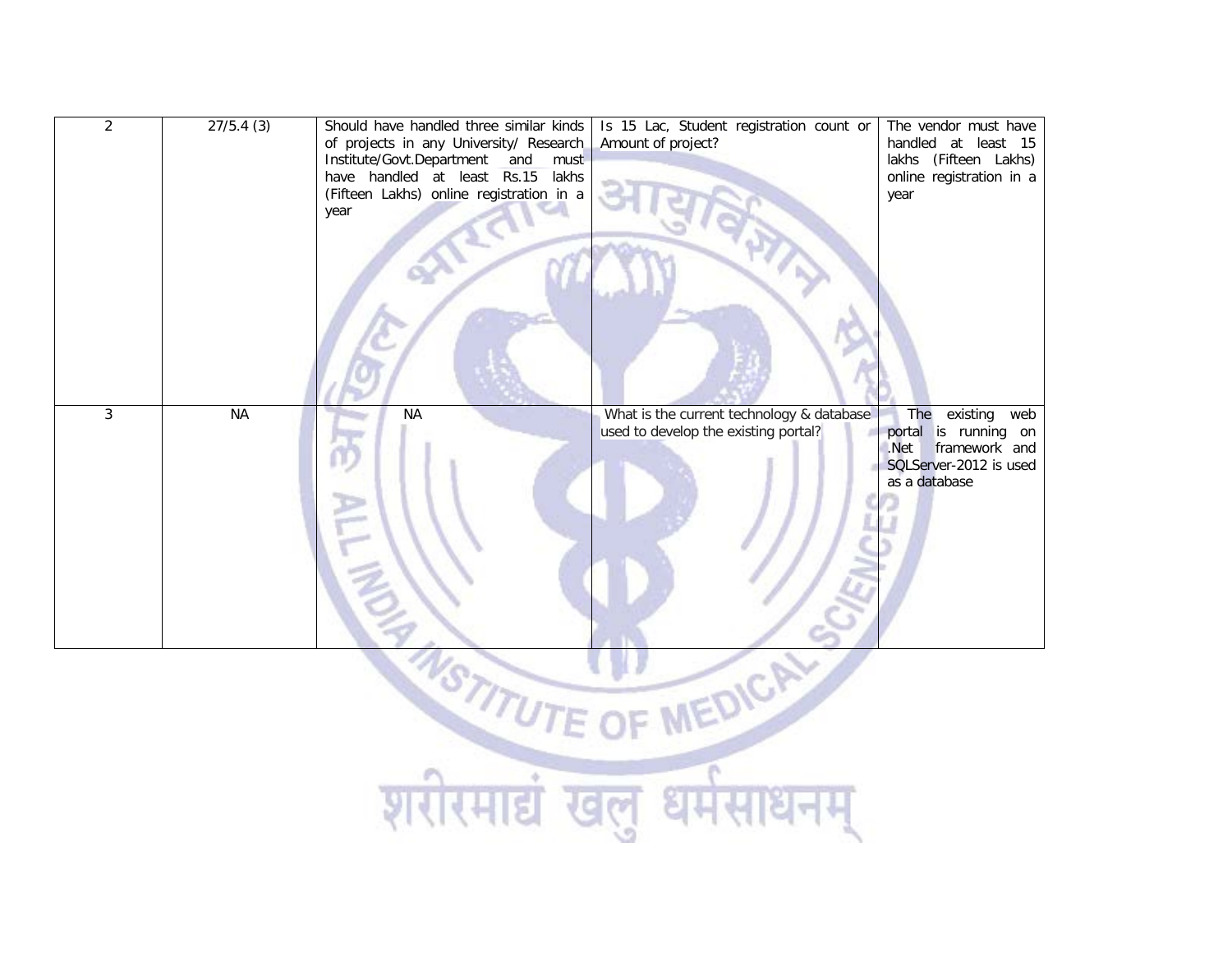| $\pmb{4}$  | 17/4.1    | The examination section has its<br>own portal www.aiimsexams.org.<br>At the very first outset after<br>assignment of the work the bidder<br>has to take charge the existing<br>portal, its hosting and maintenance.<br>All Sections, Forms for online<br>registration, old data in Archive etc.<br>shall be handed over under custody<br>the successful bidder and<br><b>of</b><br>successful bidder has to keep it<br>running without fail by deploying | Is there any technical Handover process to<br>Please see clause 4.1<br>be performed?                                                       |  |
|------------|-----------|----------------------------------------------------------------------------------------------------------------------------------------------------------------------------------------------------------------------------------------------------------------------------------------------------------------------------------------------------------------------------------------------------------------------------------------------------------|--------------------------------------------------------------------------------------------------------------------------------------------|--|
|            |           | technical manpower, servers etc.                                                                                                                                                                                                                                                                                                                                                                                                                         |                                                                                                                                            |  |
| 5          | <b>NA</b> | <b>NA</b>                                                                                                                                                                                                                                                                                                                                                                                                                                                | For how much time/duration<br>will the<br>Till completion the<br>existing company support us?<br>technical<br>handover<br>process.<br>CALS |  |
| शरास्मान्न |           |                                                                                                                                                                                                                                                                                                                                                                                                                                                          |                                                                                                                                            |  |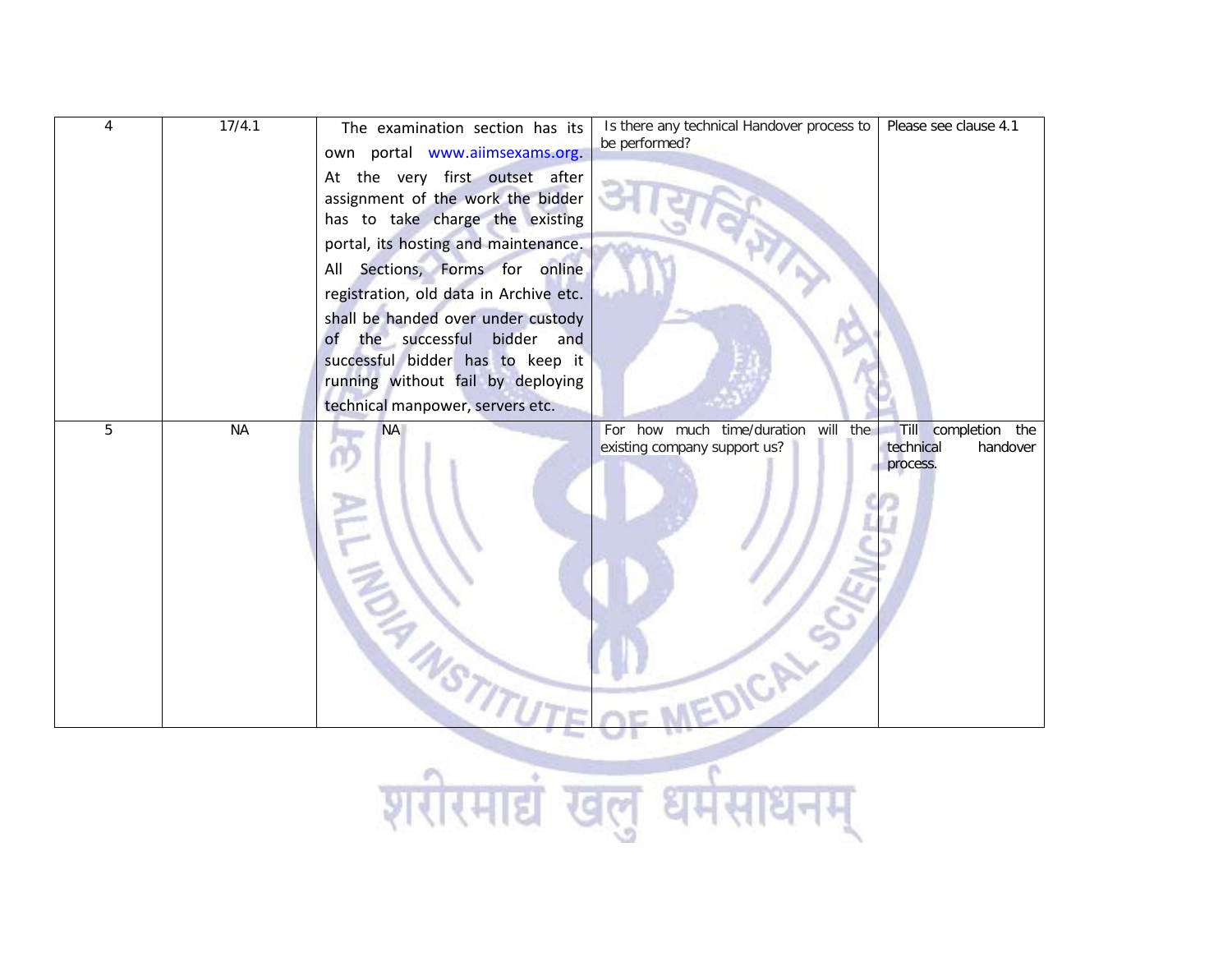| 6              | <b>NA</b> | <b>NA</b>                                                                                                                                                                                                                                                                                                                                                                                                                                                                         | It is being assumed that we will maintain<br>the existing hosting server in the initial<br>stage. Now should we plan simultaneously<br>to move to the new hosting server with all<br>the required features/functionality? | Yes                                                                                                                                              |
|----------------|-----------|-----------------------------------------------------------------------------------------------------------------------------------------------------------------------------------------------------------------------------------------------------------------------------------------------------------------------------------------------------------------------------------------------------------------------------------------------------------------------------------|---------------------------------------------------------------------------------------------------------------------------------------------------------------------------------------------------------------------------|--------------------------------------------------------------------------------------------------------------------------------------------------|
| $\overline{7}$ | 25/4.5    | Uninterrupted<br>of<br>running<br>examination<br>portal<br>with<br>www.aiimsexams.org<br>all<br>updated information on 24x7x365<br>basis with ZERO down time. Toll<br>free number through 8-10 seater call<br>centre is part of the work for<br>student queries<br>handling<br>and<br>grievances related to registration<br>and other services provided at the<br>(advised<br>visit<br>portal.<br>to<br>www.aiimsexams.org)<br>alongwith<br>call login facility and call log data | Will the 5-8 seater call center be required<br>only during the pre/post examination<br>period or for throughout the year?                                                                                                 | conduction<br>As<br>οf<br>Examination of AIIMS<br>runs throught the year.<br>Hence as per tender<br>AIIMS would require<br>the need of Help desk |